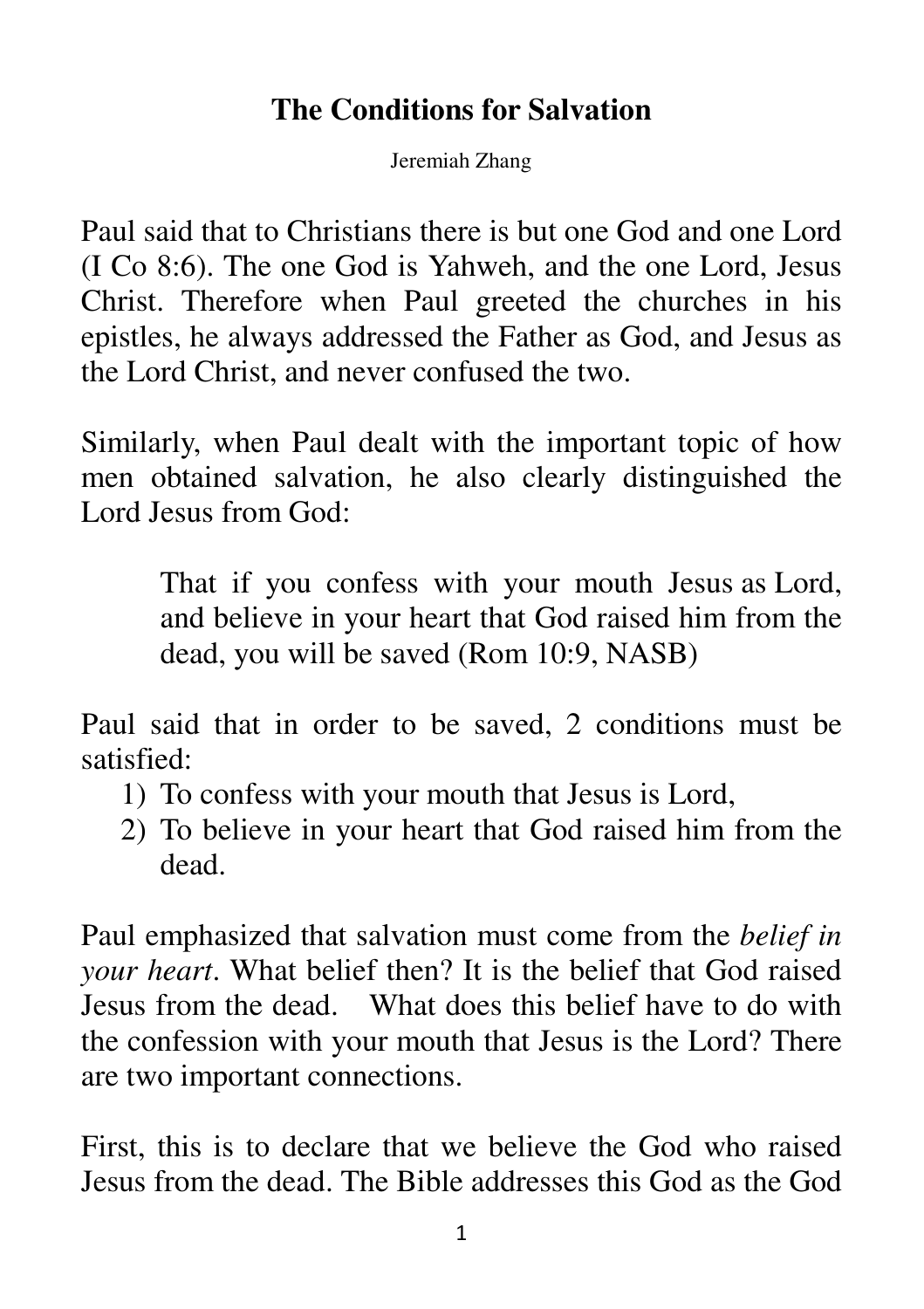and Father of our Lord Jesus Christ (Ref. Rom 15:6; 2Co 1:3, 11:31; Eph 1:3,17; Col 1:3 , the only true God Yahweh that has sent Jesus Christ Joh 17:3. Therefore we should not only believe what God has done, but also see God as the object and focus of our faith. Apostle Peter emphasized the same thing:

 $^{20}$ For He was foreknown before the foundation of the world, but has appeared in these last times for the sake of you. <sup>21</sup>who through him are believers in God, who raised him from the dead and gave him glory, so that your faith and hope are in God. (1Pe 1:20-21, NASB)

Peter gave the same message that we should put our faith in the God that raised Jesus from the dead, the God and Father of Lord Jesus Christ.

Second, precisely because we believe in God, we also believe and obey Jesus Christ whom He has sent and confess Jesus as our Lord. If someone confesses with his mouth Jesus as Lord, he confesses that God has made Jesus Lord and Christ (ref. Act 2:36), and Jesus has since become the Lord of his life.

Our faith in God must be reflected in the fact that we let God make Christ as the Lord of our lives and lead us to imitate Christ all our lives and obey God's will as Christ did. He who believes God in the heart, must also respect Jesus as Lord in action.

It's clear that confessing Jesus as Lord with the mouth, and believing in the heart that God raised him from the dead, are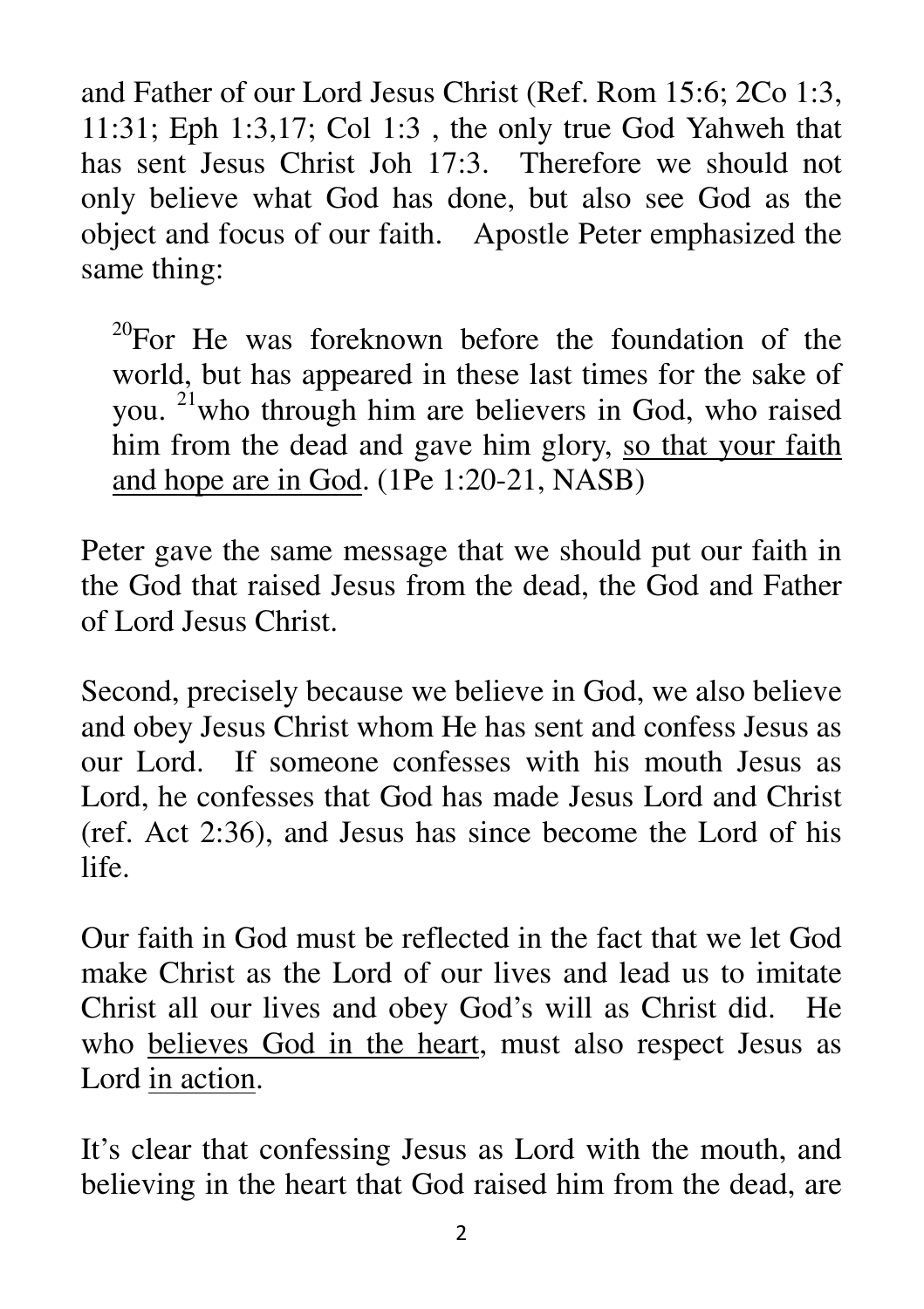interrelated and inseparable matters. We confess Jesus as Lord because we believe in God's confirmation – raising Jesus from the dead thus proving that he is the Lord Christ that God has appointed. Romans 10:9 summarizes the gist of salvation, which we must understand clearly, not only for our own salvation, but it also affects how we preach the gospel and how we lead people to salvation.

The popular gospels nowadays all emphasize that people must believe Jesus to be God so as to be saved. This emphasis is contradictory to what Paul said in Romans 10:9. This is blatant alteration of the Bible turning people away from salvation. Is this an overstatement? Imagine, if the condition of salvation is to believe that Jesus is God, shouldn't Romans 10:9 be interpreted as "if you confess with mouth Jesus as God, and believe in your heart God has raised him (God) from the dead, you will be saved"?

What consequence will such misinterpretation of Romans 10:9 bring? Romans 10:9 is talking about two Gods! Jesus is the God that can die, and the other God resurrected this dead God. Isn't this polytheism? The Bible stresses repeatedly that there is only one God, but we brazenly teach that there are two, even three Gods or the three-in-one God!

Besides, the God in the Bible does not die. If Jesus really died, he could not be the one that Paul referred to as the God "who alone possesses immortality" (ref. 1Ti 6:16). With regard to 1 Timothy 6:16, the Trinitarians will say, it's only the human side of Jesus that died, the God side didn't. In this case, Jesus didn't really die, or at least didn't die fully. This openly contradicts the Bible's teaching that Jesus died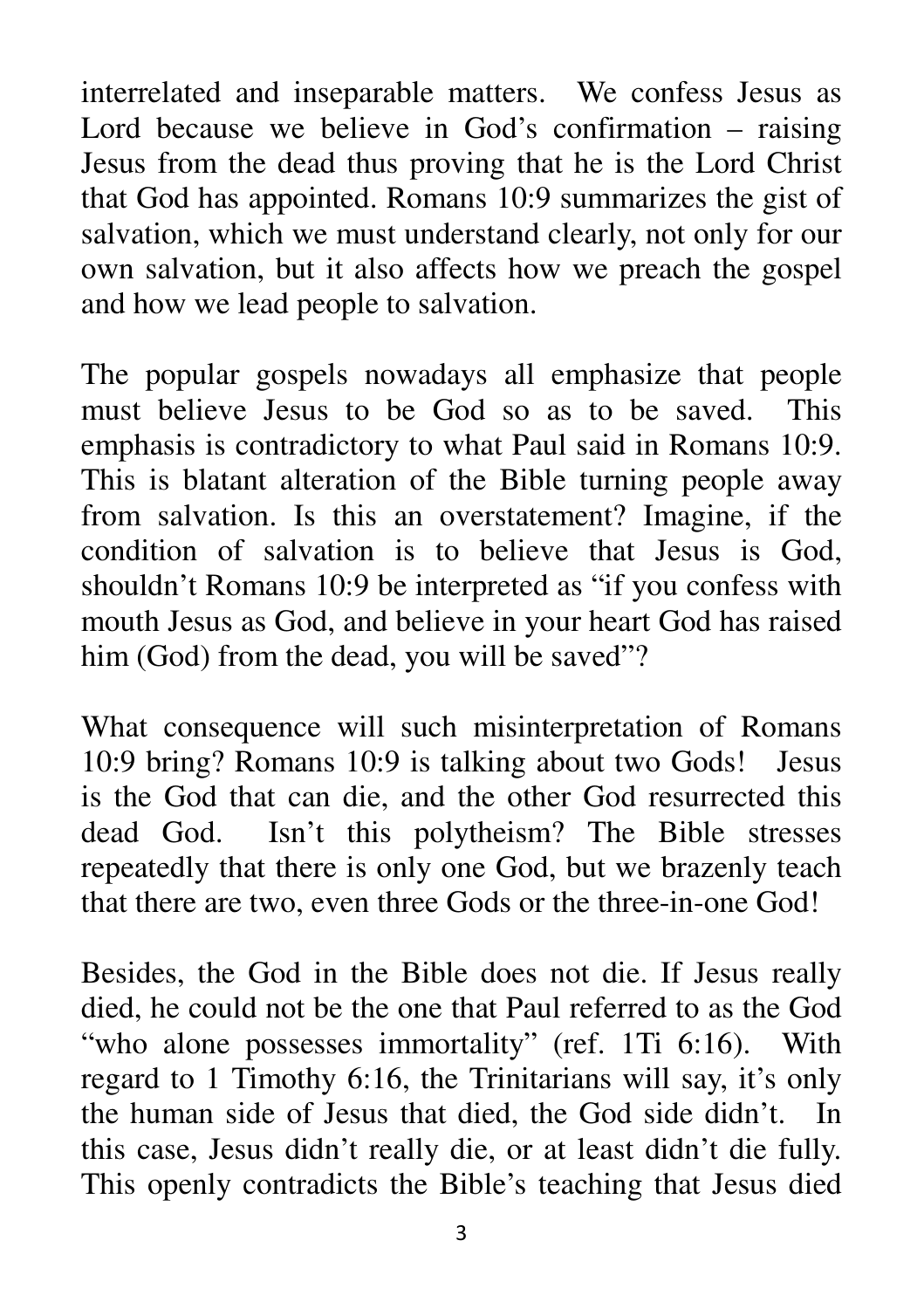for us (the sinners) (Ref. Rom 5:6,8; 1Co 15:3,) Gal 2:21; 1Th 5:10)

Peter said to the Israelites in Acts 2:36, "God has made him (Jesus) both Lord and Christ". But according to the Trinitarian teaching, Jesus is God, then this verse is talking about one God making another God both Lord and Christ. Isn't this using the Bible to openly teach polytheism? The language in the bible is easy to understand and never self-contradictory. But Trinitarianism makes the Bible confusing and chaotic.

We should not confuse the Lord with God, let alone reverse the order of the Lord and God. Because Paul has unambiguously taught that it is the Lord Jesus, the lamb of God, who has been crucified for us (not God crucified), and it is God who has raised Jesus from the dead (ref. Act 3:15; 4:10; 13:30, 34; 17:31; Rom 4:24; 8:11; 10:9; Eph 1:20; Col 2:12; Heb 13:20) ,not Jesus raising himself from the dead by his own power, because he was a mortal man.

 $36$  Therefore let all the house of Israel know for certain that God has made him both Lord and Christ--this Jesus whom you crucified." (Act 2:36)

 $31$ because He has fixed a day in which He will judge the world in righteousness through a man whom He has appointed, having furnished proof to all men by raising him from the dead." (Act 17:31)

 $\frac{42}{3}$ And he ordered us to preach to the people, and solemnly to testify that this is the one who has been appointed by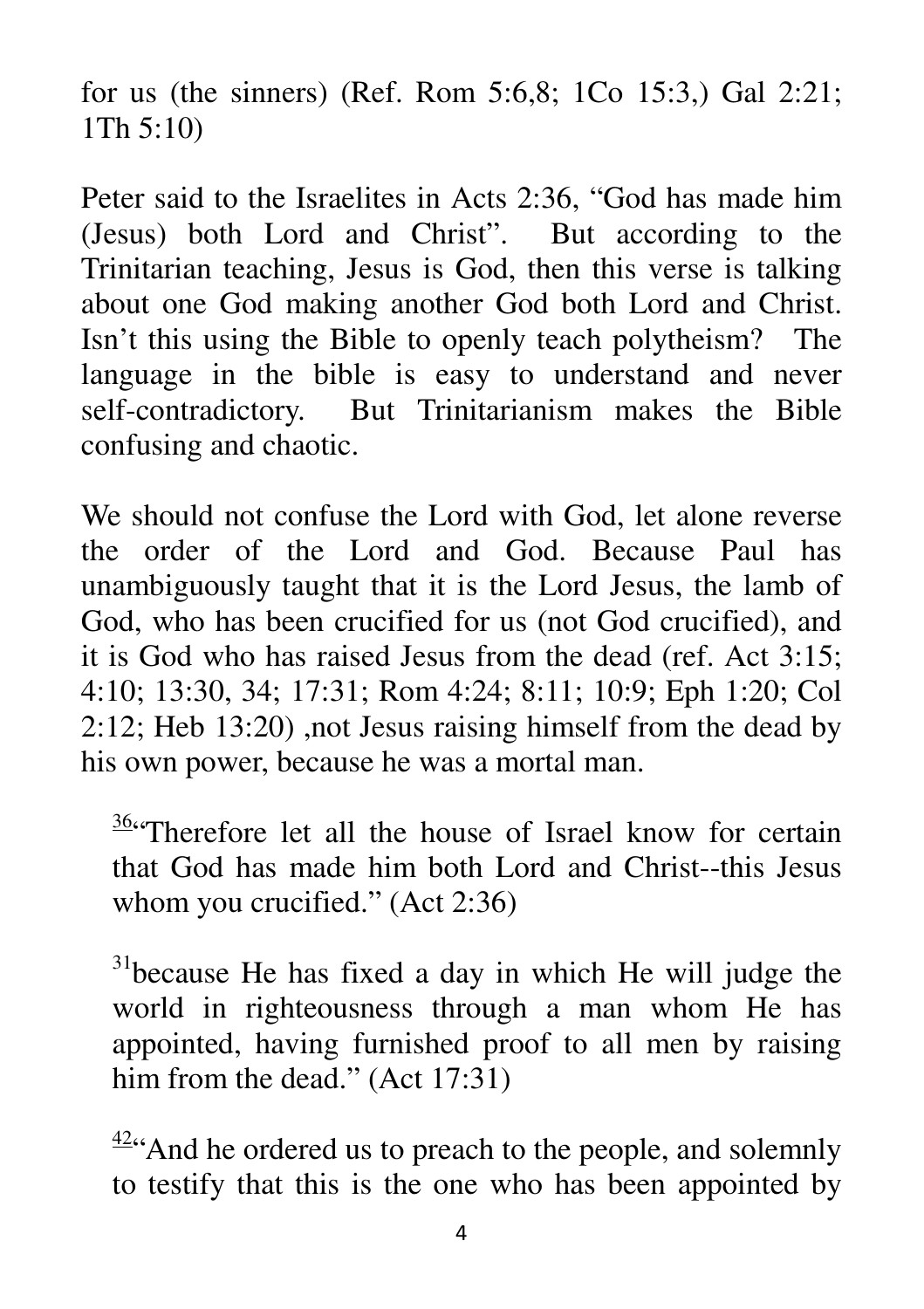God as judge of the living and the dead. ( Act 10:42)

Paul claimed that Jesus was the man whom God has appointed, and he will be God's representative judging the world in righteousness. The reason why Jesus was made the Lord, was because Yahweh God has raised him from the dead, and through his resurrection proved to the world that he is the Lord Christ that God appointed, that he will be the judge the world. (Act 10:42; 17:31). Therefore the exalted position and status of Jesus did not come from himself, but that God gave him the glory (1Pe 1:21).

For a man to be saved, he must confess with his mouth Jesus as Lord, and believe in his heart that God raised him from the dead. I hope the exegesis above can help you to understand correctly the reason behind.

The above illustrations also suffice to show how Trinitarianism has insidiously altered the church's understanding of the biblical teaching of salvation. The conditions of salvation in the Bible is to "confess with the mouth Jesus as Lord", but today's churches flagrantly changed it to "confess with the mouth Jesus as God". In this way, Jesus has changed from man to God. As a result, the churches are preaching two Gods, which changed the biblical stand which emphasizes that "God is one" or "there is but one God".

Trinitarianism's apparent "monotheism" and biblical monotheism are incompatible to one another. Once the church replaces biblical monotheism with Trinitarianism, all facets of Christian faith will be significantly changed.